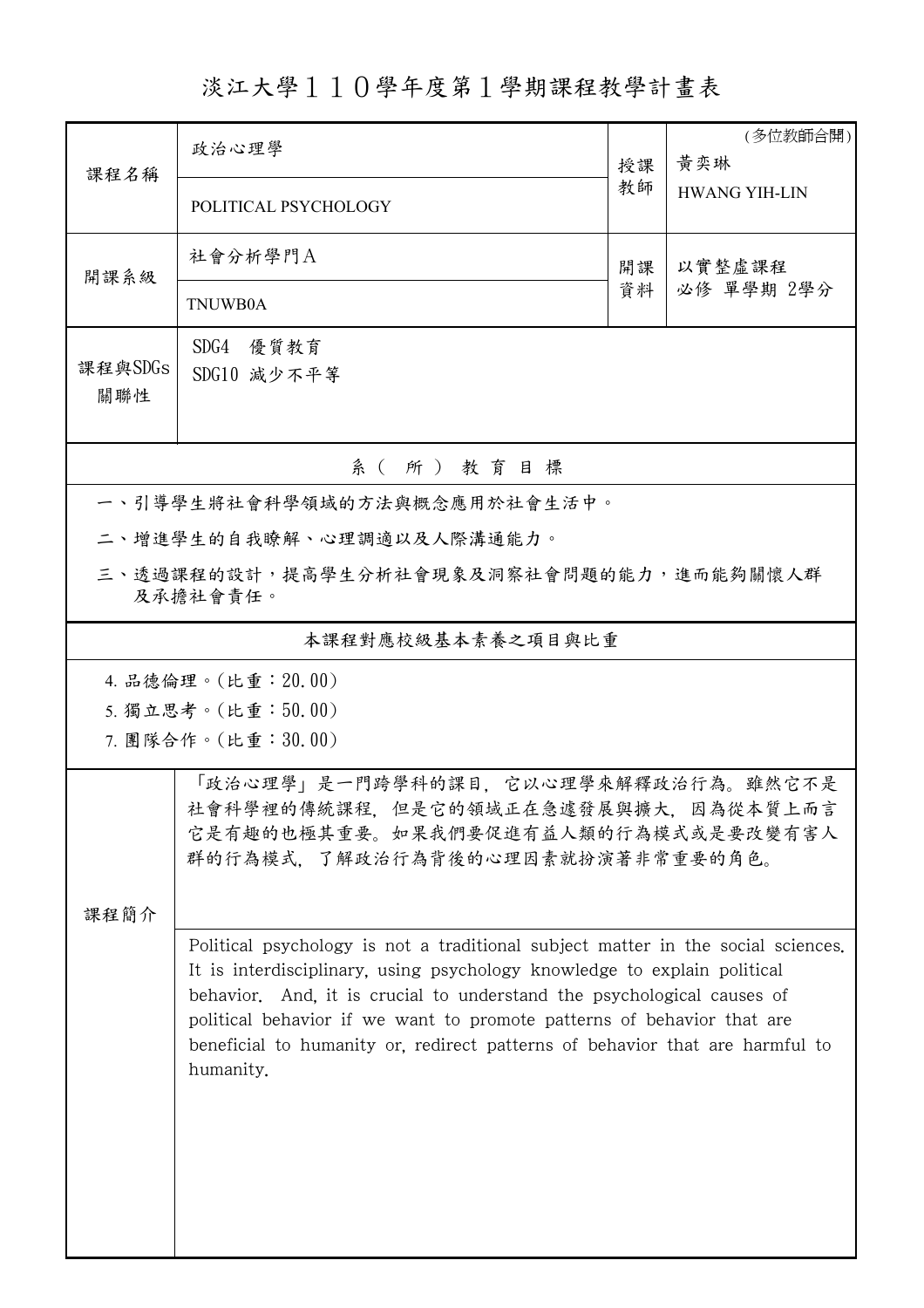## 本課程教學目標與認知、情意、技能目標之對應

將課程教學目標分別對應「認知(Cognitive)」、「情意(Affective)」與「技能(Psychomotor)」 的各目標類型。

一、認知(Cognitive):著重在該科目的事實、概念、程序、後設認知等各類知識之學習。

二、情意(Affective):著重在該科目的興趣、倫理、態度、信念、價值觀等之學習。

三、技能(Psychomotor):著重在該科目的肢體動作或技術操作之學習。

| 序<br>號 | 教學目標(中文)                                                                                                              |                          |            | 教學目標(英文)                                                                                                                                                                                                                                                                                                                                                                      |                                      |  |  |  |
|--------|-----------------------------------------------------------------------------------------------------------------------|--------------------------|------------|-------------------------------------------------------------------------------------------------------------------------------------------------------------------------------------------------------------------------------------------------------------------------------------------------------------------------------------------------------------------------------|--------------------------------------|--|--|--|
|        | 本課程主要介紹心理學在政治心理<br>學中的應用, 亦即以政治心理學的<br>概念來解釋政治行為的類型。例如<br>投票行為、戰爭等行為。這些行為<br>看似不同,透過學習,學生可以了<br>解在不同行為模式下的相互連結關<br>係。 |                          |            | This course explains types of political behavior with<br>political psychological concepts. Thus, guide learners<br>to a broad range of theories of political psychology<br>and sketch many cases of political activity to<br>illustrate the behavior. Students will learn the<br>interconnectedness of many patterns of behavior that<br>at first glance seem quite distinct. |                                      |  |  |  |
|        | 教學目標之目標類型、核心能力、基本素養教學方法與評量方式                                                                                          |                          |            |                                                                                                                                                                                                                                                                                                                                                                               |                                      |  |  |  |
| 序號     | 目標類型                                                                                                                  | 院、系 $(\text{m})$<br>核心能力 | 校級<br>基本素養 | 教學方法                                                                                                                                                                                                                                                                                                                                                                          | 評量方式                                 |  |  |  |
| 1      | 認知                                                                                                                    |                          | 457        | 講述、討論                                                                                                                                                                                                                                                                                                                                                                         | 測驗、討論(含課<br>堂、線上)、報告(含口<br>頭、書面)     |  |  |  |
|        | 授課進度表                                                                                                                 |                          |            |                                                                                                                                                                                                                                                                                                                                                                               |                                      |  |  |  |
| 週次     | 日期起訖                                                                                                                  | 內 容 (Subject/Topics)     |            |                                                                                                                                                                                                                                                                                                                                                                               | 註<br>備<br>(採數位教學之週次,請<br>填「線上非同步教學」) |  |  |  |
|        | $110/09/22$ ~<br>110/09/28                                                                                            | 政治心理學概述                  |            |                                                                                                                                                                                                                                                                                                                                                                               |                                      |  |  |  |
|        | $110/09/29$ ~<br>110/10/05                                                                                            | 認知和社會身份認同                |            |                                                                                                                                                                                                                                                                                                                                                                               |                                      |  |  |  |
| 3      | $110/10/06 \sim$<br>110/10/12                                                                                         | 情緒和態度                    |            |                                                                                                                                                                                                                                                                                                                                                                               |                                      |  |  |  |
| 4      | $110/10/13$ ~<br>110/10/19                                                                                            | 權力分立與政府體制                |            |                                                                                                                                                                                                                                                                                                                                                                               | 線上非同步教學                              |  |  |  |
| 5      | $110/10/20$ ~<br>110/10/26                                                                                            | 意識形態                     |            |                                                                                                                                                                                                                                                                                                                                                                               |                                      |  |  |  |
| 6      | $110/10/27$ ~<br>110/11/02                                                                                            | 人格和政治                    |            |                                                                                                                                                                                                                                                                                                                                                                               |                                      |  |  |  |
| 7      | $110/11/03$ ~<br>110/11/09                                                                                            | 政治領袖的研究 (一)              |            |                                                                                                                                                                                                                                                                                                                                                                               |                                      |  |  |  |
| 8      | $110/11/10$ ~<br>110/11/16                                                                                            | 政治領袖的研究(二)               |            |                                                                                                                                                                                                                                                                                                                                                                               |                                      |  |  |  |
| 9      | $110/11/17$ ~<br>110/11/23                                                                                            | 期中考試週                    |            |                                                                                                                                                                                                                                                                                                                                                                               |                                      |  |  |  |
| 10     | 110/11/24<br>110/11/30                                                                                                | 團體的政治心理學                 |            |                                                                                                                                                                                                                                                                                                                                                                               |                                      |  |  |  |
| 11     | $110/12/01$ ~<br>110/12/07                                                                                            | 群眾政治的政治心理學:個人如何投票        |            |                                                                                                                                                                                                                                                                                                                                                                               |                                      |  |  |  |
|        |                                                                                                                       |                          |            |                                                                                                                                                                                                                                                                                                                                                                               |                                      |  |  |  |